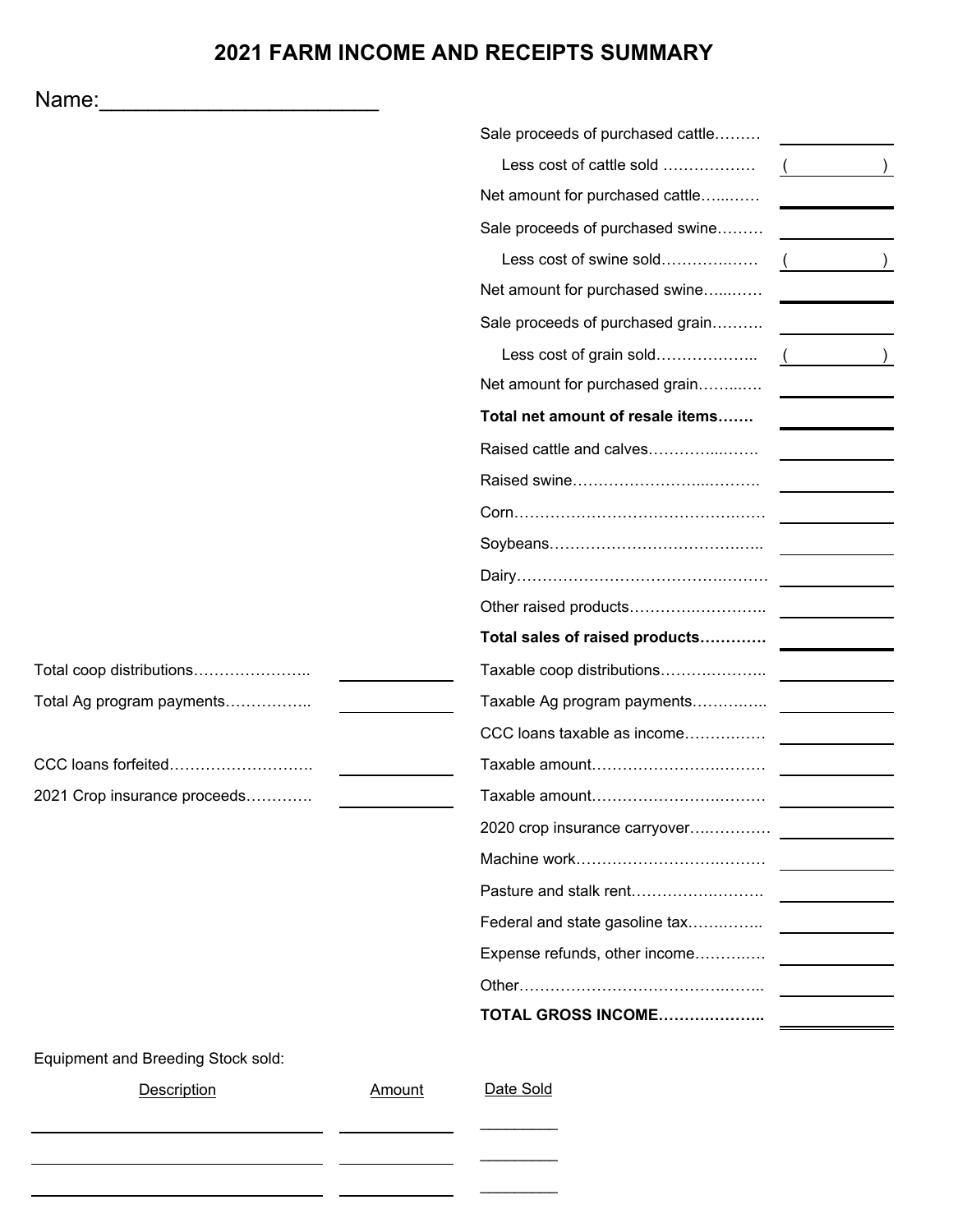# **2021 FARM EXPENSE SUMMARY**

|                                        | Pension and profit sharing    |
|----------------------------------------|-------------------------------|
| Pickup expense                         | Rent: Machinery and equipment |
|                                        | Rent: Land, animals, etc      |
|                                        | Repairs, maintenance          |
| Conservation expenses                  | Seeds & plants purchased      |
| Custom hire (machine work)             | Storage and warehousing       |
|                                        | Supplies purchased            |
| Employee health insurance              | Real Estate & PP Taxes        |
| Feed purchased                         |                               |
| Fertilizers and lime                   |                               |
| Freight, trucking                      | Veterinary fees, medicine     |
| Gasoline, fuel, oil                    | Bank charges                  |
|                                        |                               |
| Mortgage interest (1098 form required) | Dues and subscriptions        |
|                                        | Business meals                |
| Labor hired (W-2 wages paid)           | Hired labor meals             |
|                                        | Office expense                |
|                                        | Professional services         |
|                                        | Deficiency repayment          |
|                                        | Other expenses                |
|                                        |                               |
|                                        |                               |
|                                        |                               |
|                                        | <b>TOTAL EXPENSES</b>         |
|                                        | <b>NET INCOME</b>             |

EQUIPMENT & BREEDING STOCK PURCHASED: Please provide copies of invoices for equipment purchased/traded

| <b>Date</b> | Item Purchased<br>Description | Total<br>Purchase Price | Trade-In<br>Allowance | <b>Net</b><br><b>Purchase Price</b> | Trade-In<br>Description |
|-------------|-------------------------------|-------------------------|-----------------------|-------------------------------------|-------------------------|
|             |                               |                         |                       |                                     |                         |
|             |                               |                         |                       |                                     |                         |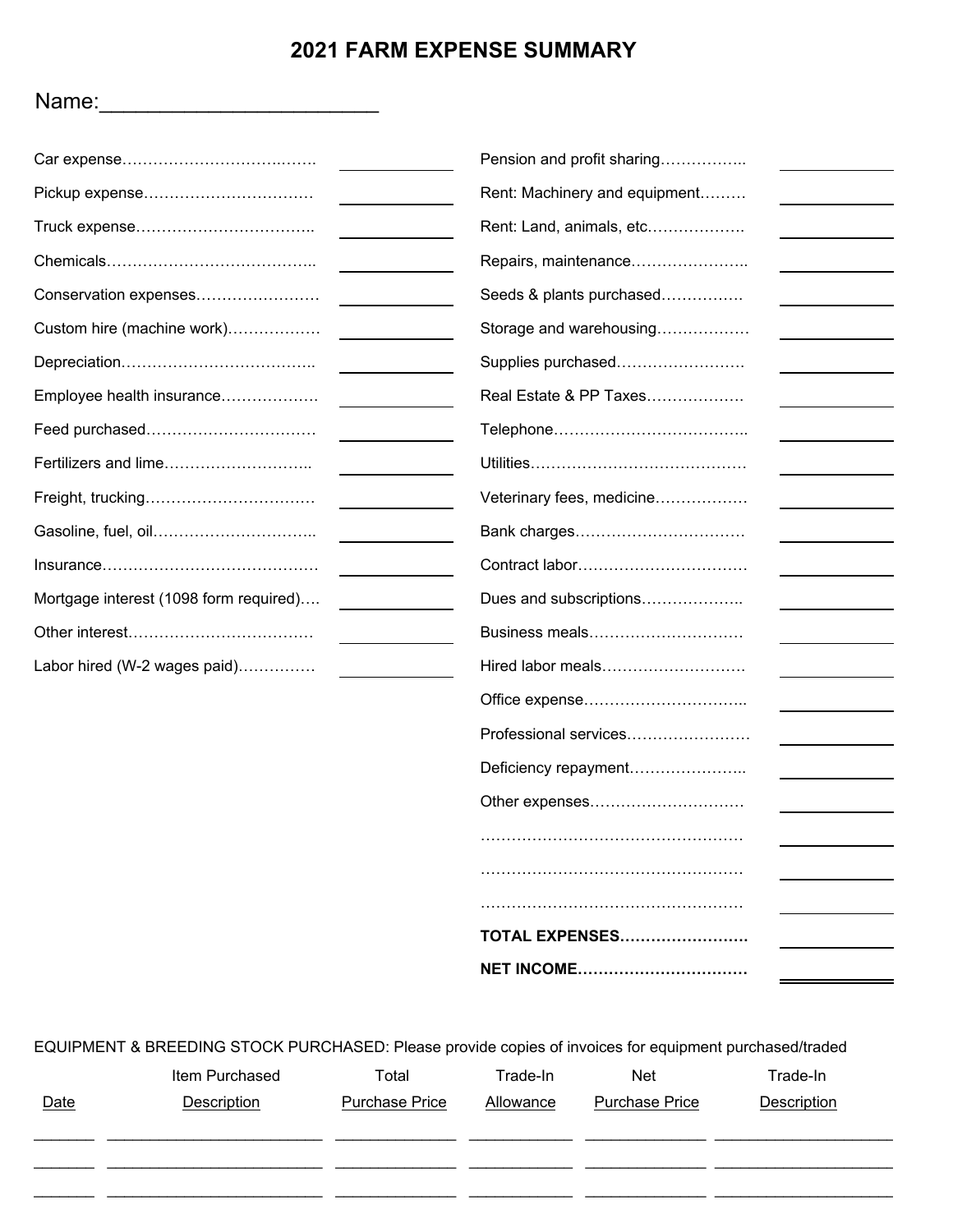# **FARM INFORMATION**

| Farm income and expense can be obtained from your books of account or your summarization of those activities.<br>In addition, your substantiation of business use of listed property (i.e. automobiles, pickups, ATV's computer, etc.)<br>will be required or can be summarized below. If you desire to use the farm method (75%) for pickups used<br>regularly in the business of farming, please so state.                                                                                                                                                             | LISTED PROPERTY INFORMATION |                       |                       |                    |  |  |
|--------------------------------------------------------------------------------------------------------------------------------------------------------------------------------------------------------------------------------------------------------------------------------------------------------------------------------------------------------------------------------------------------------------------------------------------------------------------------------------------------------------------------------------------------------------------------|-----------------------------|-----------------------|-----------------------|--------------------|--|--|
| Do you have evidence to support the business use? Yes____ No____ Is the evidence written? Yes____ No____                                                                                                                                                                                                                                                                                                                                                                                                                                                                 |                             |                       |                       |                    |  |  |
| Use the farm method (75%) for pickup Yes____ No_                                                                                                                                                                                                                                                                                                                                                                                                                                                                                                                         |                             |                       |                       |                    |  |  |
| <b>Vehicle Description</b>                                                                                                                                                                                                                                                                                                                                                                                                                                                                                                                                               |                             | <b>Business miles</b> | <b>Personal Miles</b> | <b>Total Miles</b> |  |  |
| <b>Other Listed Property Description</b>                                                                                                                                                                                                                                                                                                                                                                                                                                                                                                                                 |                             | <b>Business Use %</b> | Personal Use %        |                    |  |  |
| OPTION and FUTURES CONTRACT INFORMATION<br>All option or futures contracts should be noted as hedging or speculation transactions. Hedging transactions are reported<br>as normal farm income and are subject to income tax and self-employment tax. Speculation transactions are reported as<br>capital gain or losses and are only subject to income tax. Speculation contracts are marked to market at December 31<br>with the resulting gain or loss reported to you on 1099B. Hedging contracts are generally entered into when the commodity<br>hedged is on hand. |                             |                       |                       |                    |  |  |
| Nature of transaction                                                                                                                                                                                                                                                                                                                                                                                                                                                                                                                                                    | Date of<br>Purchase         | Cost                  | Date of Sale          | Sales Proceeds     |  |  |
| Schedule of purchased livestock, grain or other items held for resale which are on hand at year end:<br><b>Type</b>                                                                                                                                                                                                                                                                                                                                                                                                                                                      | <b>INVENTORY</b>            | Quantity              | <b>Purchase Price</b> |                    |  |  |

## OTHER INFORMATION

Farmers requesting a fuels tax refund for 2021 will need to provide copies of invoices for refund fuel purchased during 2021. Logs showing exempt withdrawals from bulk storage tanks used for licensed vehicles will also need to be provided.

| Equipment or engines<br>using gasoline, gasohol | Type of fuel used | Make & Model | Year | Horsepower |
|-------------------------------------------------|-------------------|--------------|------|------------|
|                                                 |                   |              |      |            |